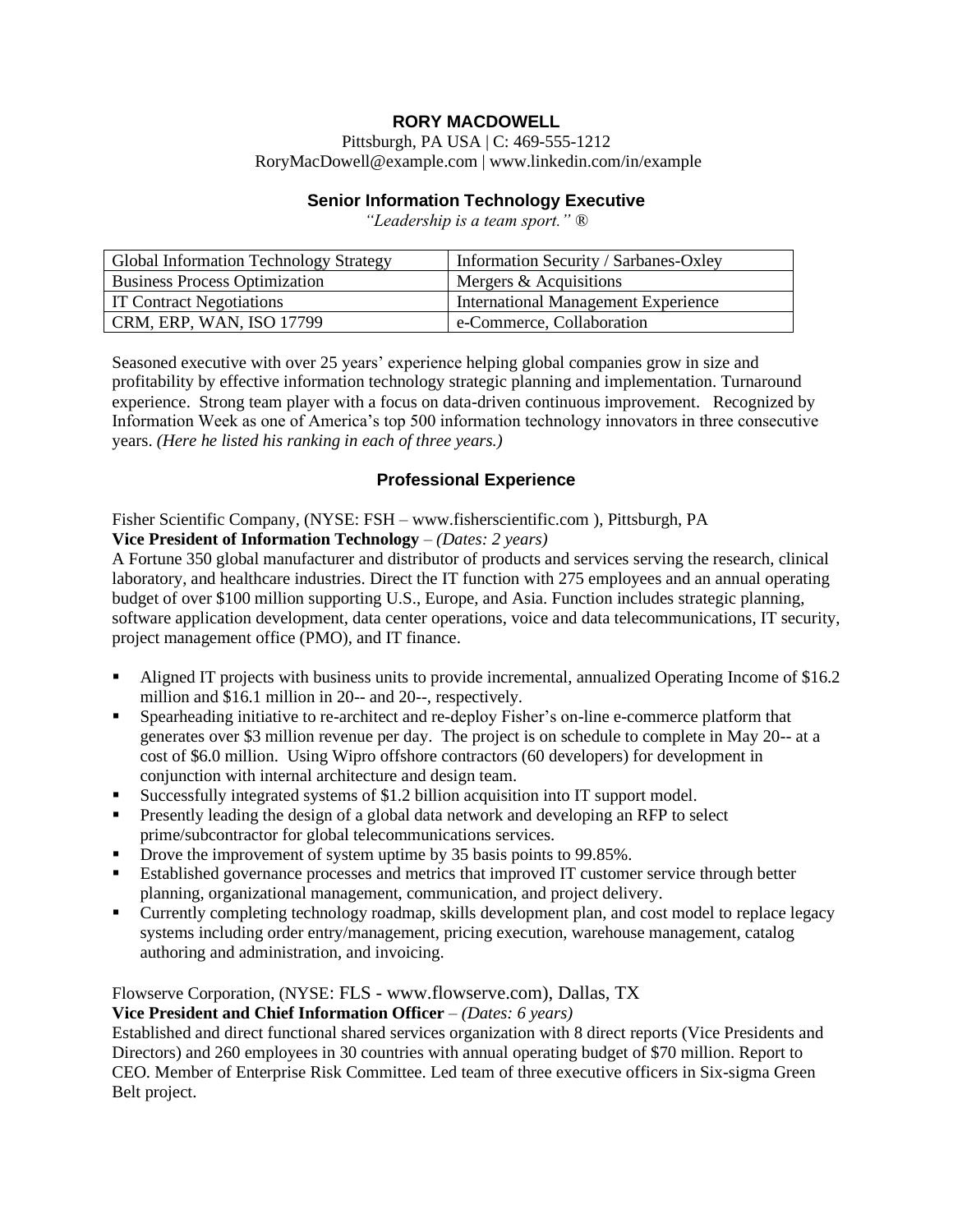Achieved \$2.2 million annual savings:

1) Negotiated 5-year, \$30 million global WAN (wide area network) agreement with ATT, reducing telecommunications costs by more than \$1 million each year for four past years. 2) Consolidated engineering software contracts, resulting in improved capability and cost savings of \$500K per year.

- 3) Negotiated consolidation of system software contracts, saving \$700K per year.
- **•** Developed IT strategy focusing on integration of acquisitions, processes, and new technology; digitization of data enabling information flow via Web-based tools among internal organizations as well as customers and suppliers; and standardization of hardware and software platforms, policies and procedures to reduce costs and improve IT customer service levels.
- Established and led the IT Steering Committee driving alignment between IT function and business units as well as corporate functions; established functional, shared services organization with strong governance environment.
- Member of due diligence team for acquisitions; participated in three acquisitions since 20--, totaling \$1.5 billion; developed IT budgets and integration plans; met every objective on schedule and under budget.
- Executive Sponsor for e-business initiative; established five independent web-stores; product configuration capability; realizing \$170 million per year in revenue through e-business.
- Co-Sponsor for global customer relationship management initiative; worked closely with VP Marketing and Computer Sciences Corporation to develop Customer Relationship Management (CRM) roadmap directly linked to strategic goals; launched implementation in May, 20--.
- Member of Financial Forecast Improvement Team; benchmarked and analyzed internal processes; developed best practices process and metrics; currently implementing processes and metrics measurement.
- Initiated Sales and Operations planning process to formally communicate and balance product demand and supply, resulting in improved financial forecasting.
- Leading pursuit to use low-cost resource (India/China) for general and administrative functions; met with 13 IT/BPO providers in India, three companies that insource-offshore, and Secretary of IT for the government of Karnataka, India.

# Keystone International, Houston, TX

# **Chief Information Officer**, *(Dates: 4 years)*

Keystone International was a \$750M global manufacturer and distributor of flow control products serving the process industry. (Acquired by Tyco International.)

Developed IT strategy that established functional IT structure, along with standard policies and procedures, hardware outsourcing, and standard application architecture worldwide. Reported to COO.

- Initiated and led program of operational excellence with standard metrics resulting in improved OTD, inventory turns, and financial forecasting. Program included best-practices education, business process mapping and analysis, and implementation of improvement and control plan.
- Initiated Sales and Operations planning process in all divisions with corporate rollup. Taught Sales and Operations planning at Keystone facilities in Brazil, Japan, Korea, India, and China.
- Led the design and implementation of first wide area, frame-relay network with e-mail capability. Negotiated contract with MCI/Concert, resulting in improved productivity of global sales and administration functions.
- Outsourced data center operations in Texas and The Netherlands. Improved customer service, achieved 99.8% system uptime, and reduced risk while reducing headcount by seven.